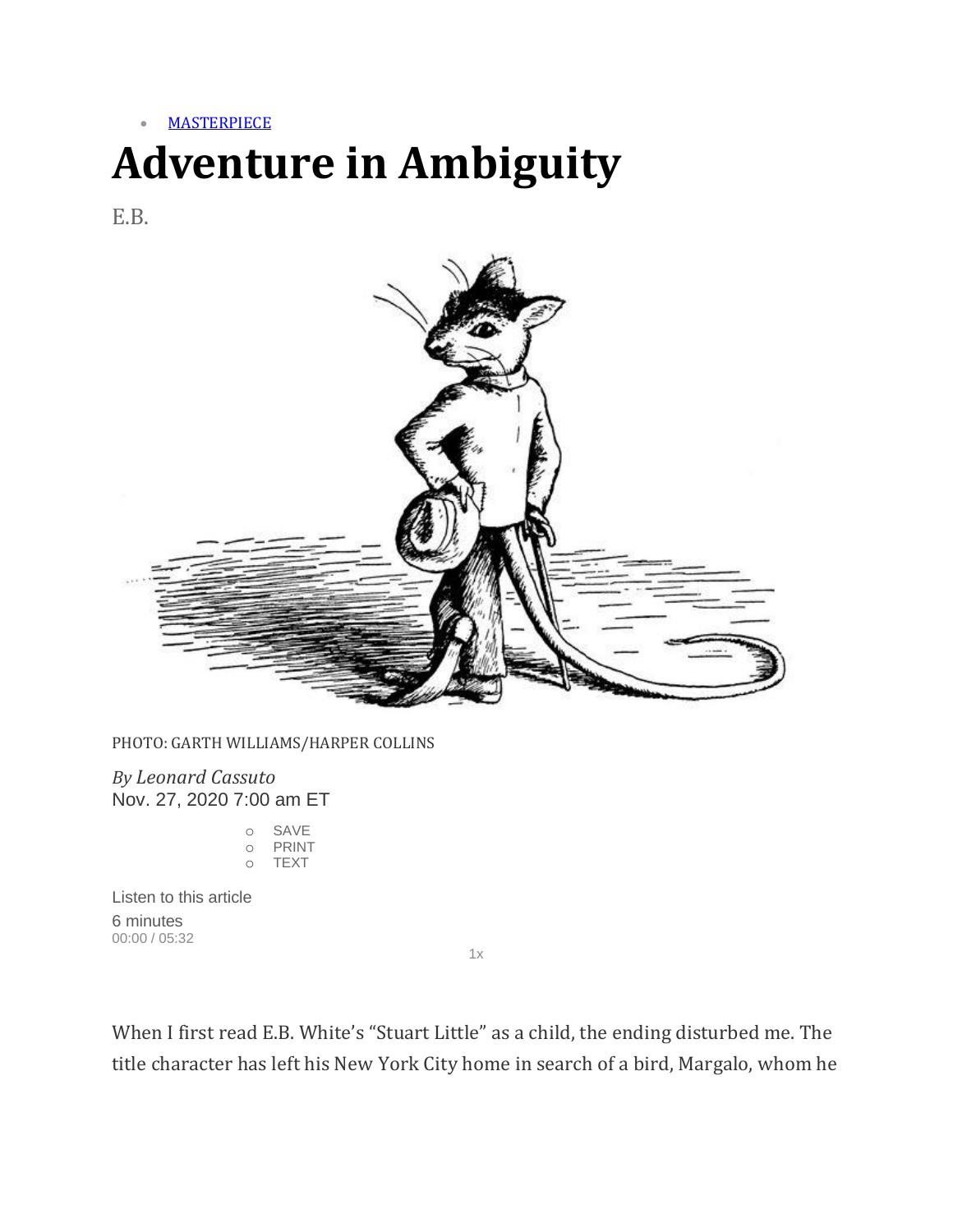loves dearly. Does Stuart find her? We never find out. All we learn is that "he somehow felt he was headed in the right direction."

Children's books don't usually end in the middle of an adventure. I remember wondering, "Where's the rest of this story?" Other children wondered the same thing, and so did some of their schoolteachers. White's correspondence, housed at Cornell University, contains many packets from teachers who enclosed their students' attempts to bring Stuart Little to a more definitive and conventional conclusion.

White was neither pleased nor amused by these efforts. He wanted to preserve the uncertainty of Stuart's journey.

That final uncertainty made "Stuart Little" a pioneering children's book. White's departure from the predictable and tendentious moralism that prevailed in earlier children's stories made "Stuart Little" an instant classic. The ambiguity of the novel begins with its opening lines. "When Mrs. Frederick C. Little's second son was born," White wrote, "the baby looked very much like a mouse in every way."

White was being precise. Stuart is not a mouse. He just looks like one. In fact, in later editions of the book, White replaced the word "born" with "arrived," which clouds Stuart's origins even further.

The early manuscripts of "Stuart Little"—likewise preserved in White's Cornell archive—show the author searching for a tense balance between human and mouse. White emphasizes Stuart's murine looks, but the author also discarded numerous episodes that made Stuart look too mouselike. In one draft, White has Stuart describe himself as a "young man," but White then crossed out "man," and tried "mouse." But he didn't stay with that either. In the published book, he settles for "person."

If Stuart isn't a mouse, then what is he? Actually, he's something of a freak.

When Stuart Little was published in 1945, freak shows were waning in the U.S. after more than a century of enormous popularity. Their prurient human displays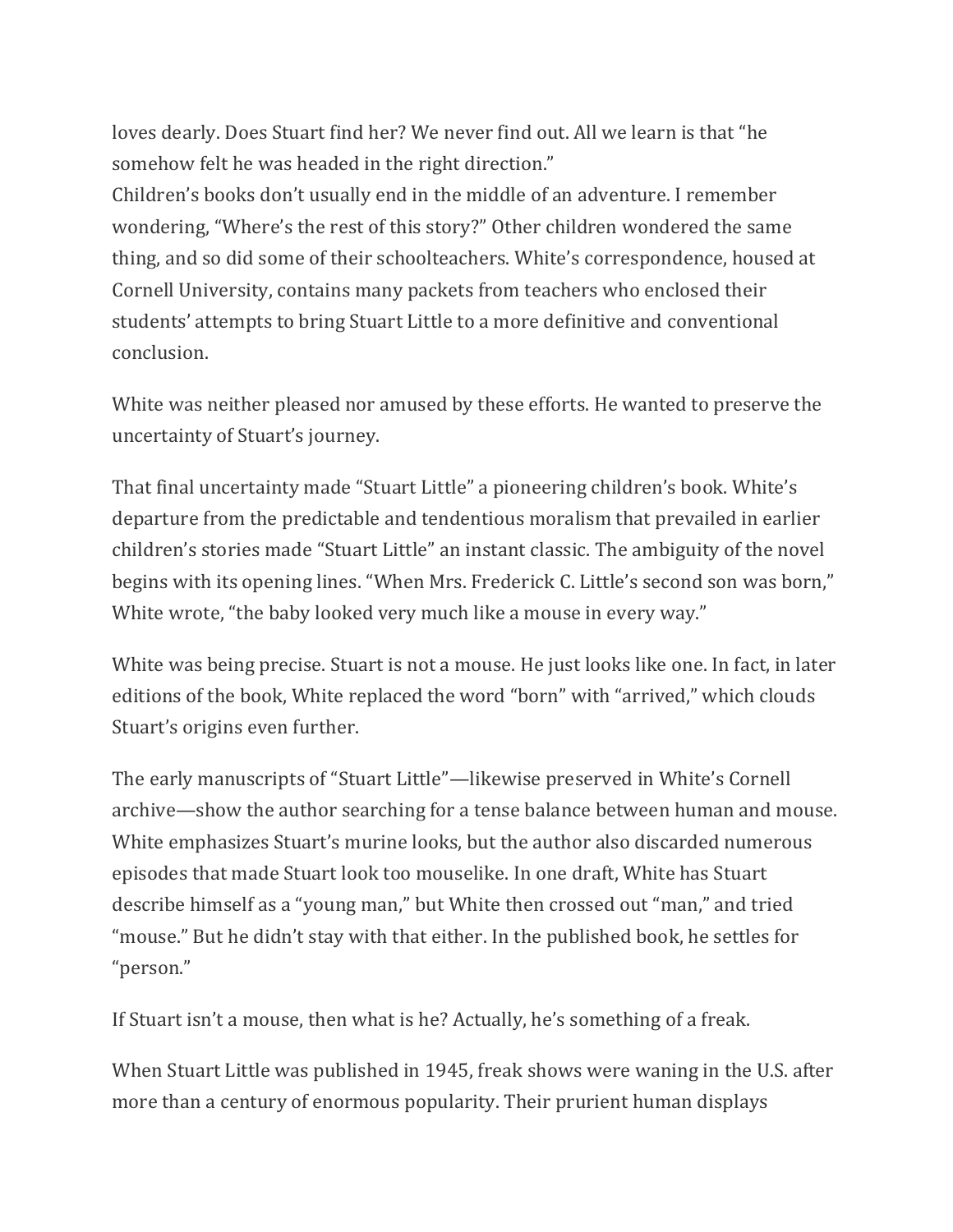exploited people's capacity for wonder. The rise of medical science hastened the freak show's decline because it effaced wonder in favor of prosaic fact. In this way, "the miraculous bearded lady" could be reclassified as "an unfortunate victim of Congenital Generalized Hypertrichosis."

The practice of having disabled people perform ordinary feats in extraordinary ways was a staple practice of freak shows. The historian Robert Bogdan calls this an "aggrandized" freak presentation, in which skill pointedly contrasts with disability—and it describes Stuart's portrayal, as when he turns on the bathroom faucet with a miniature sledgehammer.

But if White presents Stuart as an aggrandized freak, he also pushes back against the idea. Freak shows dehumanize their participants, and White reveals Stuart as a fully human personality housed in an anomalous body.

Stuart's ambitions and desires thoroughly humanize him. When Margalo arrives, Stuart falls in love with her beauty. The mock-heroic episode in which Stuart protects the sleeping Margalo by aiming a tiny arrow into the ear of the stalking family cat shows his dignity and courage. And when Margalo saves him from a garbage scow, Stuart displays stoic endurance under stress.

These moments cement Stuart's devotion to Margalo. Her abrupt departure, in the face of further feline threats, breaks his heart.

From his disappointment, Stuart finds his resolve. He goes forth into the world in search of Margalo and, it is clear, himself too. His wanderings lead to various adventures, including a turn as a substitute teacher.

Stuart reaches a personal crossroads in the appropriately named town of Ames' Crossing. (The name is doubly suggestive, for "Ames" invokes the French word for "soul.") There Stuart confronts his fears and insecurities when he briefly courts Harriet Ames, a young woman of his own height. He confesses to her that "my only drawback is that I look something like a mouse."